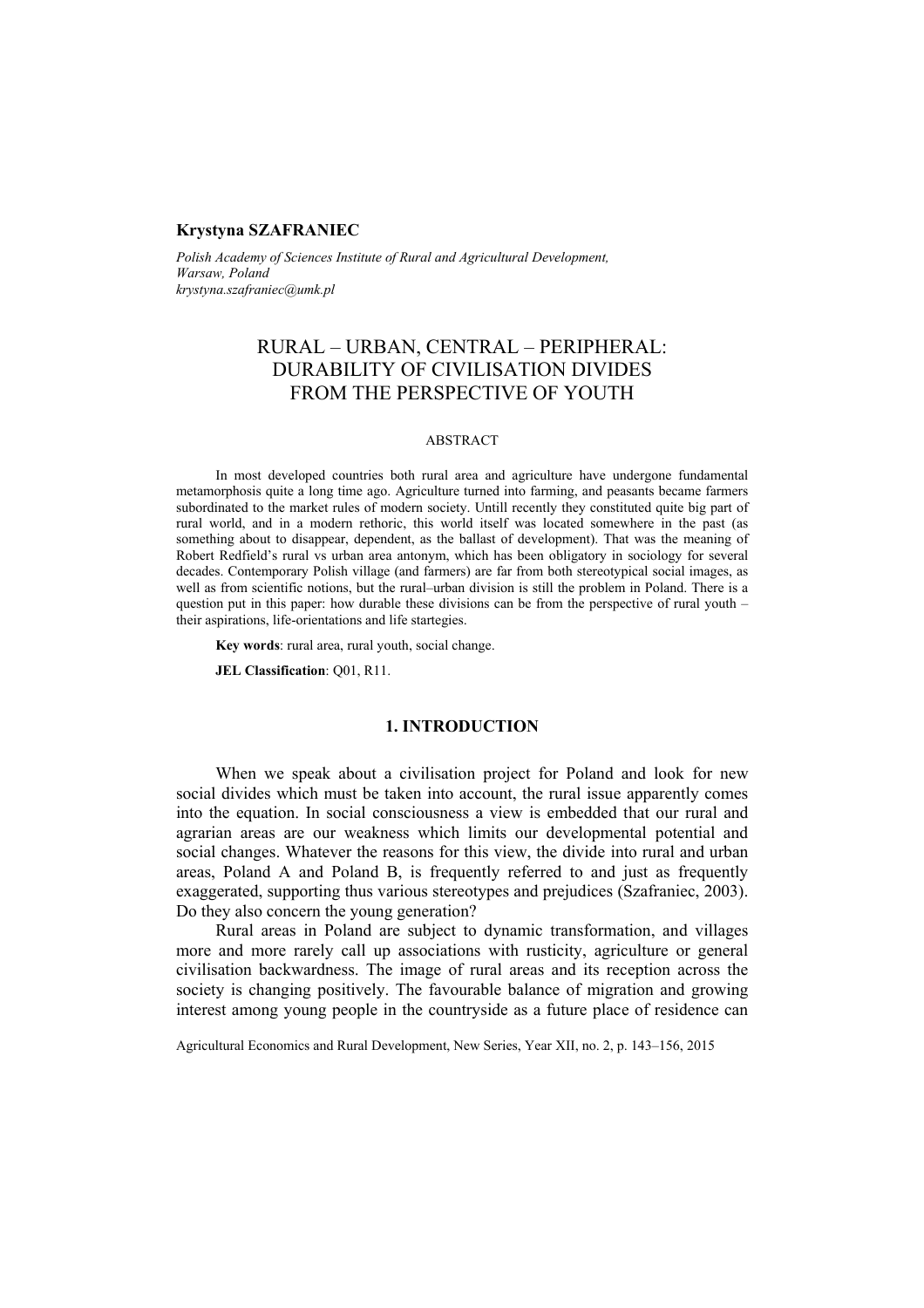be used as an example here. However, it does not mean that the problem of rural areas and regional differences in Poland has been resolved. Neither the changes happen as rapidly as one could have expected, nor do they happen in parallel in terms of geography and social structure. Not all of them are positive. The constant large number of small farms (although land concentration was expected in agriculture) is highly disturbing. The succession to economically weak farmsteads (which shows that in the face of no employment and non-agricultural life prospects an economically non-viable farm seems – from an individual perspective – the best possible solution). This phenomenon gives rise to many questions which could form the basis of a separate paper. Here, we only want to discuss the questions concerning the young generation – whether their aspirations and life goals, educational decisions, place of residence can be conducive to changes (inside and outside rural areas) or rather impede them?

Our perspective is located in a broader sociological thinking about youth as an agent of social change. Various factors instigate social change - it is also brought about by generations. It is frequently stated that if generational change is not taking place, the world is not moving forward. What is characteristic of such moments are expectations harboured by the society and the hopes connected with the rise of the younger generation. Also when society faces tasks of particular historical significance, we turn to the young and assume that their innovativeness will allow for tackling new challenges. They have more energy, are more open and critical towards the world, and more often formulate long-term life goals. However, the potential of a generation is not determined by the characteristic features of the young, but by attitudes and predispositions forged in youthhood under specific historical conditions.

Empirical basement in this paper includes existing data collected by Central Statistical Office (GUS) and other official institutions, original data collected in sociological surveys done on representative samples (among them the semi-panel named POLES) and collected among the young. In these last two types of study I was personally involved as an author or co-author.

# **2. RURAL AREAS AS A LIVING ENVIRONMENT OF YOUNG PEOPLE – DEMOGRAPHIC AND SOCIAL CHANGES**

Rural areas have a population of nearly 15 210 859 thousand people, that is 39.5% of the total Polish population, which has remained quite constant from the end of World War II. The number of young people living there is also greater – 17.9%% aged 0-19 (14.3% in cities) and 23.4% aged 20-34 (23.6% in cities).<sup>1</sup>

<sup>1</sup> Based on: *Population. Size and structure in territorial division. As at June 30, 2013*, Central Statistical Office (GUS), Warsaw 2014.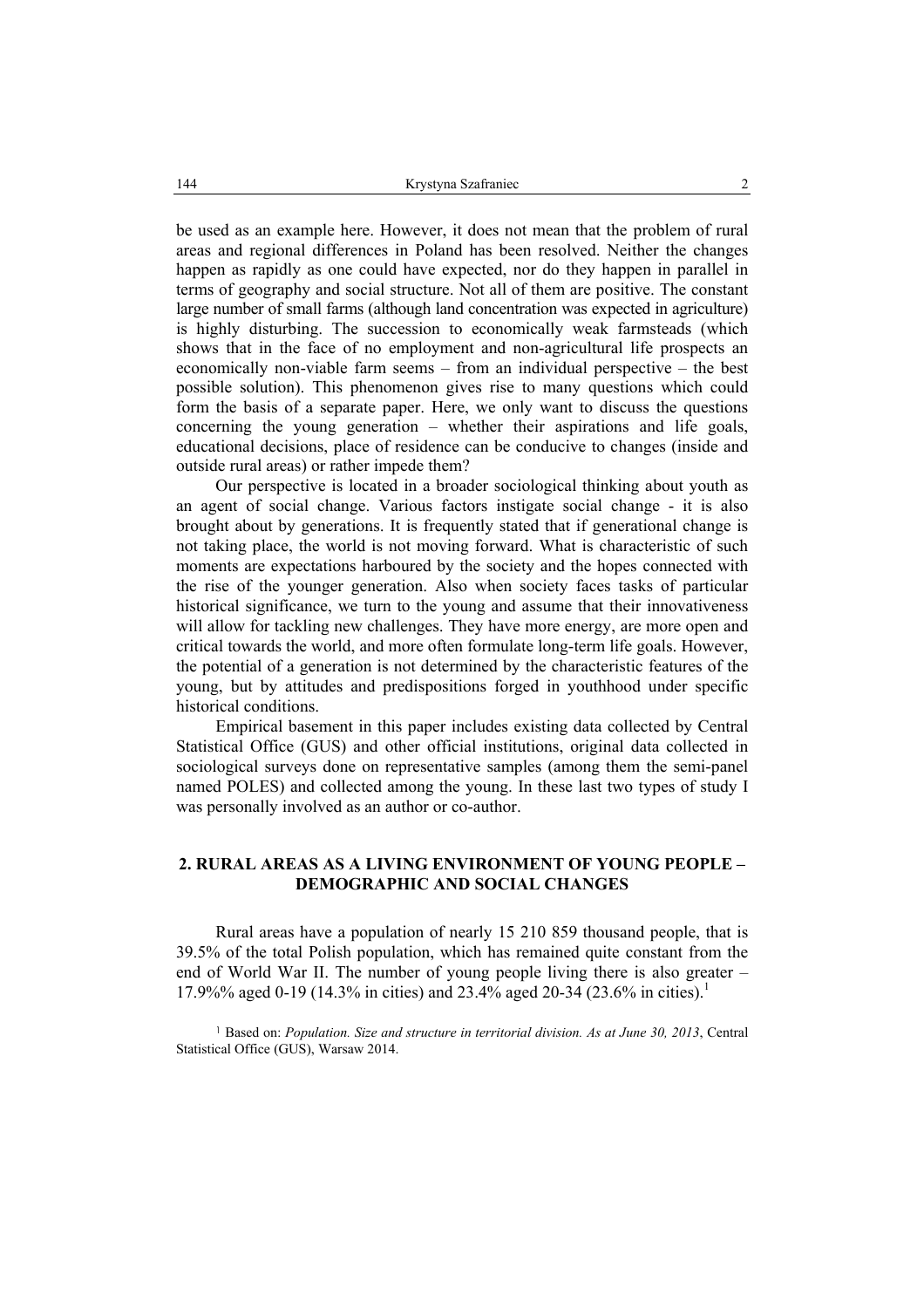In early transformation period one of the more outstanding Polish sociologists wrote: *the fact that peasants still exist proves the country's backwardness*  (Mokrzycki, 2001). In this context peasants (and farming) were thought to be a holdover and developmental ballast. They really didn't be ready to go into rules of free market and – beeing their victims – they became the opponents of transformation processes. Our accession to the EU (support given by the CAP) has definitely changed the condition of farmers and rural area in Poland. Today they are the biggest beneficiaries of public money from the EU (30,5 bln EURO through 2007-2013) and the sensitive subject of the inner transformation processes, although their percentage in social structure is still diminishing.

Generally Polish society becoming increasingly less agricultural. In the communist period this sector gave employment to 27.8% of the population, now it is 12,8%. But not only the society becoming increasingly less agriculture. Rural area is becoming increasingly less agricultural. In the early 1990s over 60% of rural families earned their income on agriculture, in  $2011 - 27\%$ . For hardly 17% of farmers families a farm is the only or main source of income. Since the year 2000 we have had a positive balance of migration to rural area (representatives of new vocational categories have arrived to there), so the social structure in rural area has become more hetrogenious (with representatives of 'new' social classes: clerks, enterpreneurs, residents). Although countryside is dominated by professionally passive population (pensioneers, unemployed), and people with lower social status among the employed, groups non-specific to rural area are more and more visible (they are specialists, senior civil servants, office workers, entrepreneurs and people with professional qualifications).

| Structure of the employed population and jobs    | 2009 | 2013 |
|--------------------------------------------------|------|------|
| farmers, gerdeners, fishermen, foresters         | 30.9 | 27.4 |
| senior civil servants, menagers                  | 2.2  | 2.8  |
| specialists                                      | 7.0  | 9.3  |
| office workers                                   | 4.4  | 4.7  |
| technicians and middle-level personnel           | 5.9  | 5.2  |
| service providers (personal service and sellers) | 9.2  | 10.9 |
| blue collar workers and craftsmen                | 21.7 | 22.5 |
| machine operators and assemblers                 | 9.3  | 9.5  |
| non-qualified workers                            | 8.1  | 7.4  |
| uniformed services                               | 0.3  | 0.4  |

*Table 1*  Changes in social structure in rural area – economically active population

*Source*: analysis by M. Halamska based on Social Diagnosis 2009 and Social Diagnosis 2013 (panel conducted on the national representative sample).

All the changes are of ambivalent nature. Agriculture is not as decisive as it could be expected. Young generation is clearly less interested in becoming farmers (Figure 1). This process is consistent, although variably intensive in different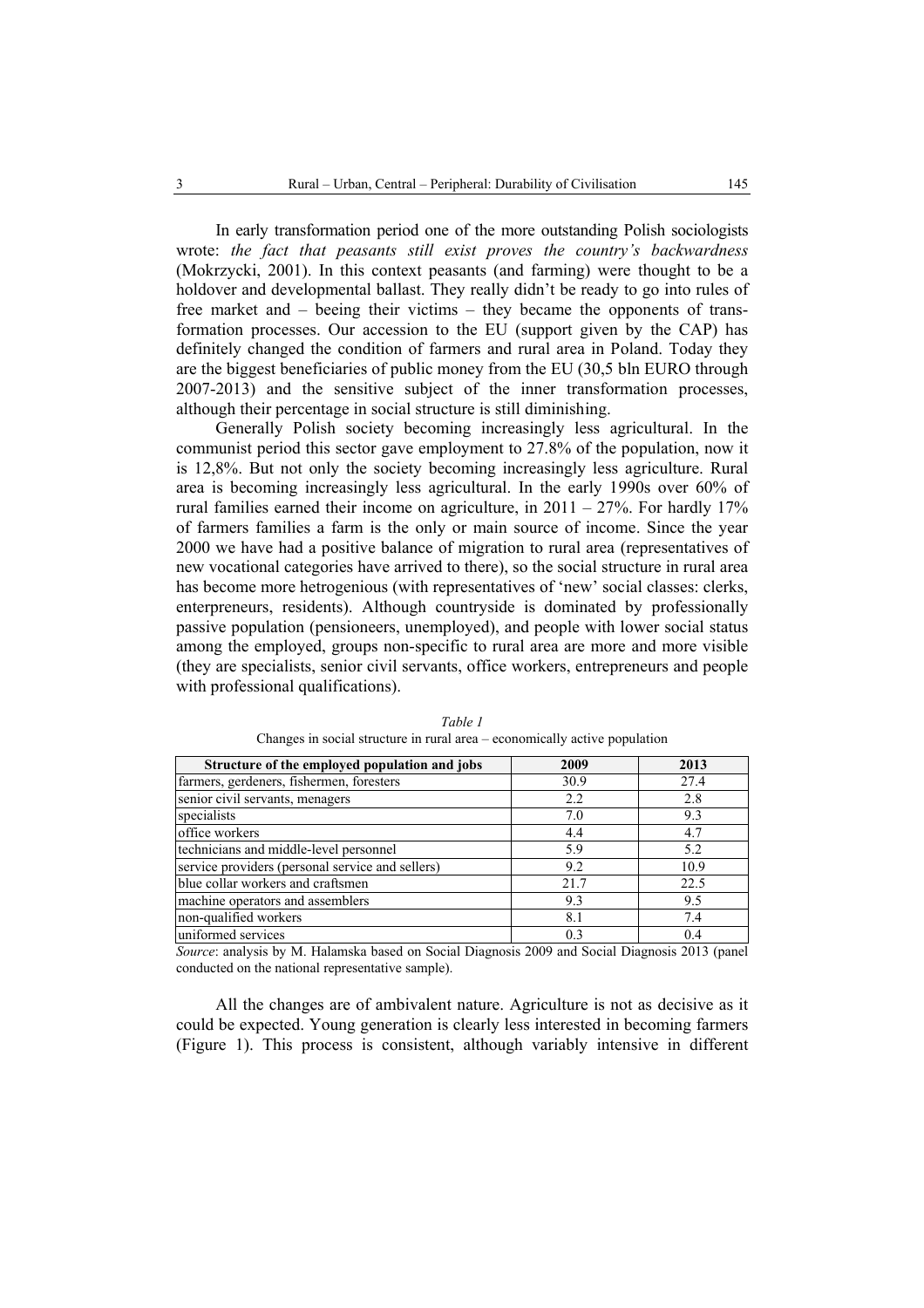regions. Young people take over farmsteads mostly in the eastern and central regions, where is no better alternative to agriculture, and on the other hand in Wielkopolska region, where the tradition of good farming has existed for ages.



*Source*: Own study based on the statistics of the Labour Force Survey (BAEL) and Agricultural Social Insurance Fund (KRUS).

Figure 1. Number of young farmers – changes after the year 2000 (in thousands).



*Source:* Own study based on the statistics of the Labour Force Survey (BAEL) and Agricultural Social Insurance Fund (KRUS).

Figure 2. Changes in the educational status of young farmers.

Young successors to farmsteads are increasingly better educated, have professional knowledge. The number of people with higher education is on the increase (from 2.1% in 2003 to 8.9% in 2009 and 15% among the owners of big farms in 2014), while the number of people with lower educational status is decreasing (basic vocational and lower – from 70% in 2003 to 50% in 2009). This reflects the qualitative changes in the agriculture, but also a more general trend – changes in the educational structure of the rural population (Table 2).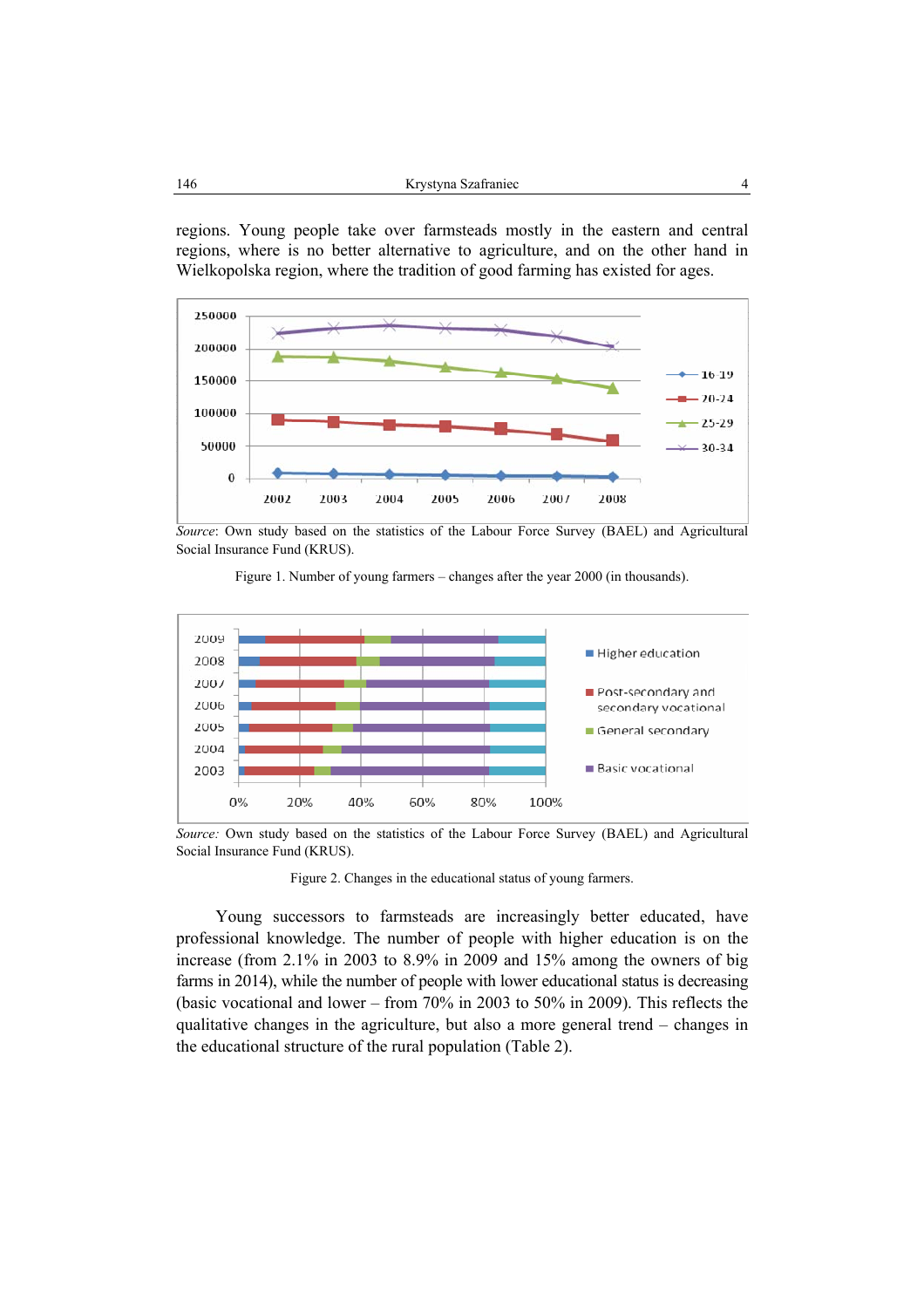| Level of education             | 1998  | 2002  | 2008  | 2011  |
|--------------------------------|-------|-------|-------|-------|
| Lower-secondary and elementary | 60.9  | 44.1  | 33.6  | 37.7  |
| Basic vocational               | 24.2  | 29.2  | 33.6  | 26.4  |
| Secondary education            | 13.1  | 22.4  | 25.3  | 25.3  |
| Higher education               | 1.8   |       | 7.5   |       |
| Total                          | 100.0 | 100.0 | 100.0 | 100.0 |

*Table 2*  Changes in educational structure among the rural population (in %)

*Source*: Own study based on data of Central Statistical Office (GUS).

The educational profile among parents of young people in education has definitely improved (every  $10<sup>th</sup>$  rural parent and every 4th urban parent have highereducation qualifications). This brings substantial changes to the socializing context and developmental conditions of rural children and young people. Rural parents belive more in educational succes of their children (see Figure 2), although they do not have sufficient competences to help navigate the development of their children and educational decisions. They can feel that they do not have a good grasp of the modern world, access to the knowledge about new lifestyles, operating of the global markets, new forms of employment, new technological tools (Internet) etc.

Similar trends (of explicit changes, although still at a distance) can be observed in other areas. Material conditions of rural families are improving. The income per household is increasing (from PLN 1887 in 2003 to PLN 2399 in 2007 and nowadays the average income in rural area account 2/3 of the average incom in urban area).



*Source*: Own study based on semi-panel POLES 2000 and 2011.

Figure 3. What is the possibility that the eldest child will complete higher education?  $(2000, N = 1696 \text{ and } 2011, N = 1202).$ 

The greatest dynamics can be observed among farmers and young people. Nevertheless, the average rural income is still lower than the average income in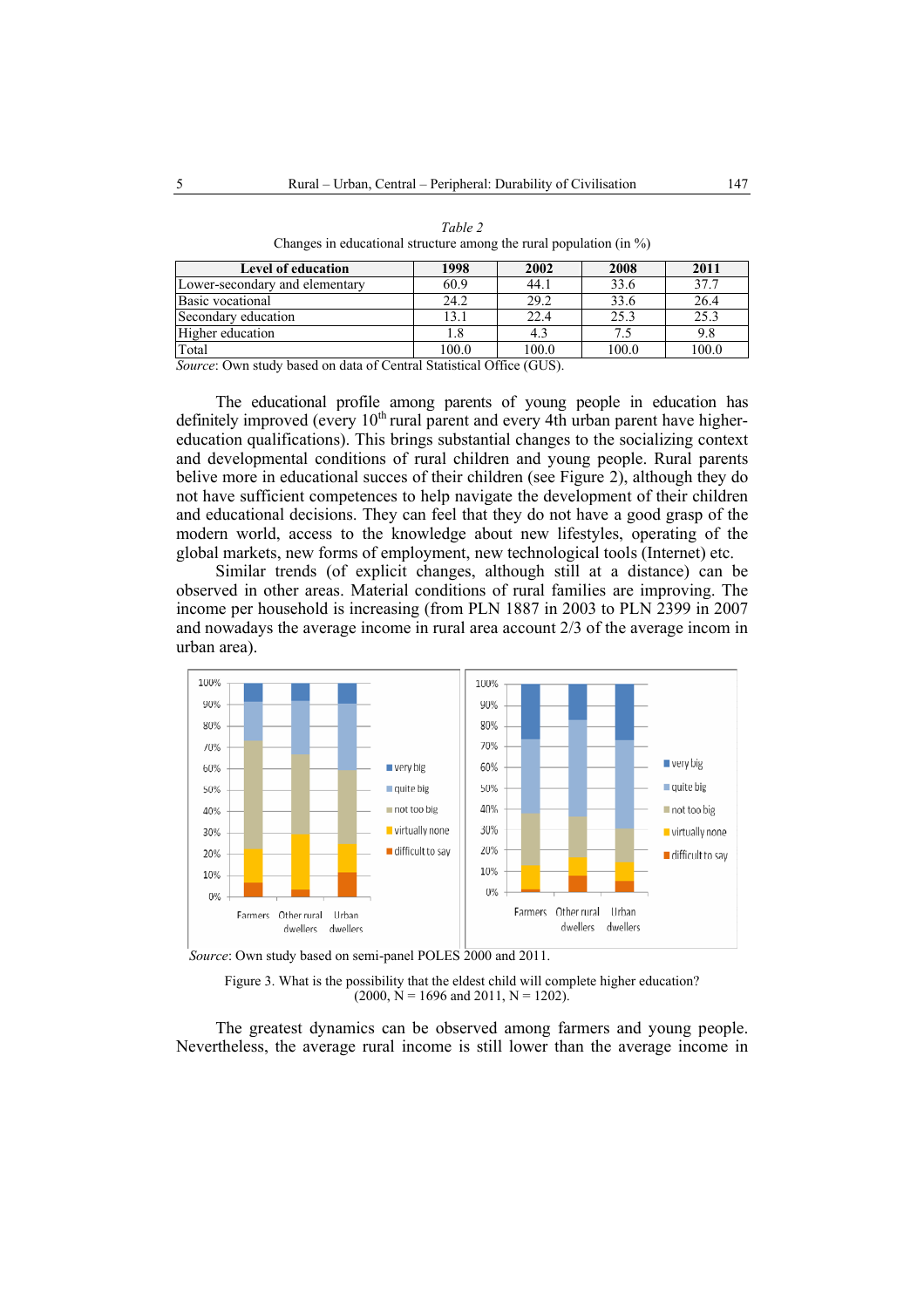Poland (by 20%), the average urban income is higher by  $12.5\%$ <sup>2</sup>. These differences – as shown above – are even greater in the case of young people, and therefore the satisfaction with one's material status, clearly on the increase in this group since 2006, decreased in 2010 and remains at a striking distance to most of the urban centres.

The greater number of durable goods in rural households (Figure 4), better housing conditions (consistent with higher norms compared cities in terms of metric area<sup>3</sup>) change the standards of living of rural young people.

At the same time there are polarisation processes in rural areas. Families which belong to local elites (white-collar workers with higher education, state agents, rich farmers) have the best conditions. Families of blue-collar workers and non-salaried people have the least favourable conditions. The former invest in development and education of their children by sending them to good schools and universities, and thus enable their advancement. The latter are most often weakwilled, their children have short and basic education, following life roles observed in the closest environment.

The differences between regions do not disappear. It is – on the one hand – a division into eastern and western Poland, on the other hand into peripheral regions, where traditional agriculture prevails, and those located around large cities (Figure 5). The divisions have been created to a great extent as a result of tradition and history, but also insufficient investments which could have activated non-agricultural labour markets and stopped the drain of young people from the specific regions.



*Source*: Own study based on semi-panel "POLES" (research conducted in 2011,  $N = 1202$ ).

Figure 4. Durable goods in households by place of residence.

2 The greatest dynamics can be observed among families of farmers – see: *Households budget in 2010*, Central Statistical Office (GUS), Warsaw, 25 May 2011, p. 21 et seq.

An average metric area of an urban flat is  $63.4 \text{ m2}$ , a rural flat – 93.9 m2, in the case of farmers 116 m2 – see *Households...*, p. 12.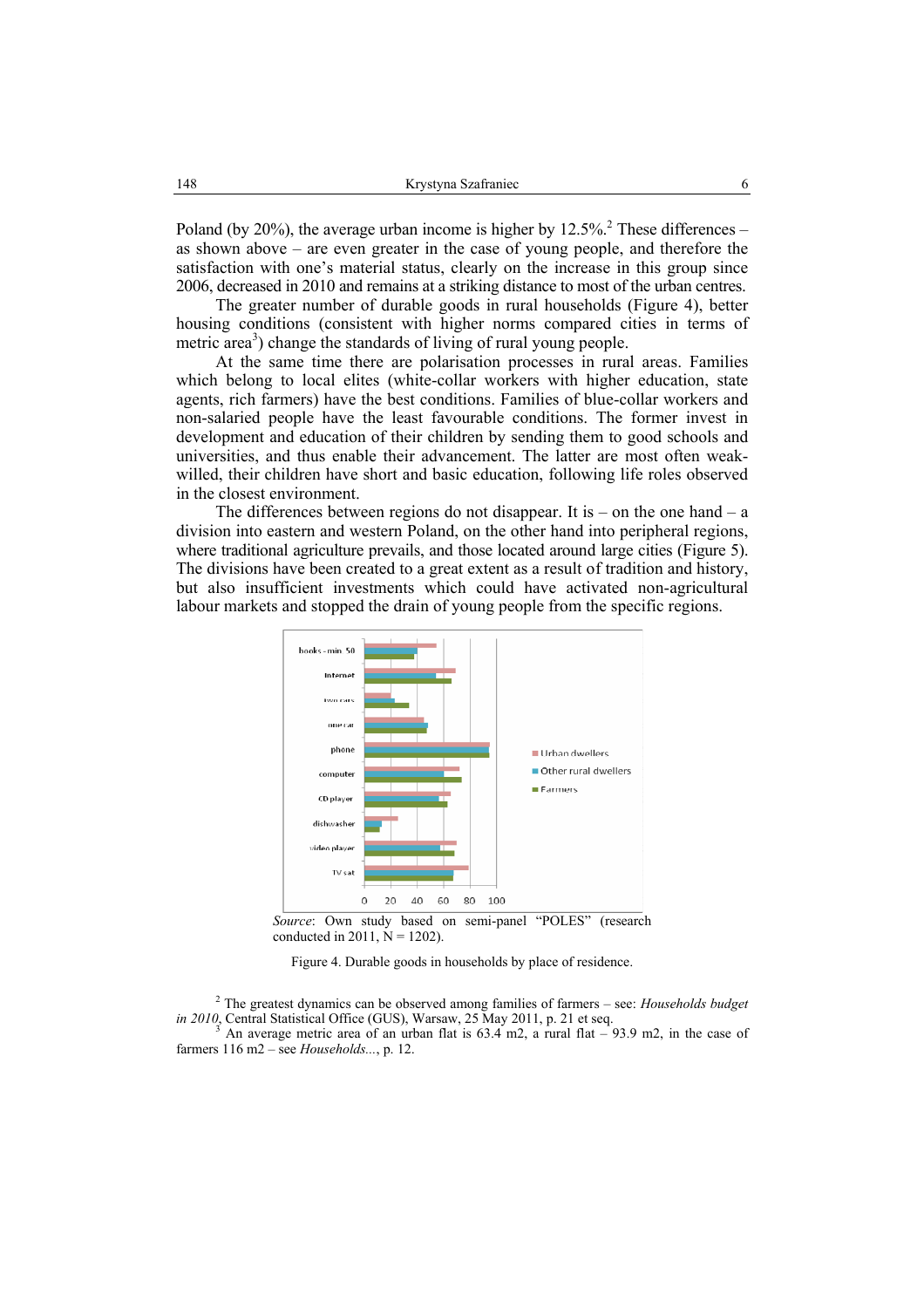

*Source*: A. Rosner, M. Stanny, K. Heffner, *Diversification of rural area development*, Warsaw 2008: IRWiR PAN, p. 220.

Figure 5. Level and dynamics of the socio-economic development of rural communes.<sup>4</sup>

The regional divisions are paralleled by differences in status. Where traditional agriculture prevails, there are also more low-status families, and there also, to some extent automatically, symptoms of other harmful factors can be observed: hardly active labour market, high rate of registered and non-registered unemployment, low income level, poor infrastructure and non-expansive schools in terms of overcoming environmental barriers. Young people originating from such regions have much greater distance to cover – not only as a result of poorer environment, but also poorer family socialisation and educational support. The accumulation of these factors gives rise to problem areas which are unable to generate their own developmental opportunities. To overcome them, an external intervention is necessary – not so targeted at a micro level (the programmes *Leader* and *Leader Plus* are known to have been seriously criticised), but at long-term development strategies for specific regions.<sup>5</sup>

<sup>4</sup> The description of the types of dynamics comprised four synthetic (multidimensional) indices: level of economic development, level of social development, dynamics of changes and activity of local authorities. Legend:  $(-)$  very low;  $(-)$  low;  $(=)$  average;  $(+)$  high;  $(+)$  very high in relation to economic development, social development, dynamics of changes, activity of local authorities respectively.

<sup>5</sup> See: *Poland 2030. Third wave of modernity. National long-term development strategy*, Chancellery of the Prime Minister, Warsaw 2011, and: *National Regional Development Strategy*, Ministry of Regional Development, Warsaw 2010.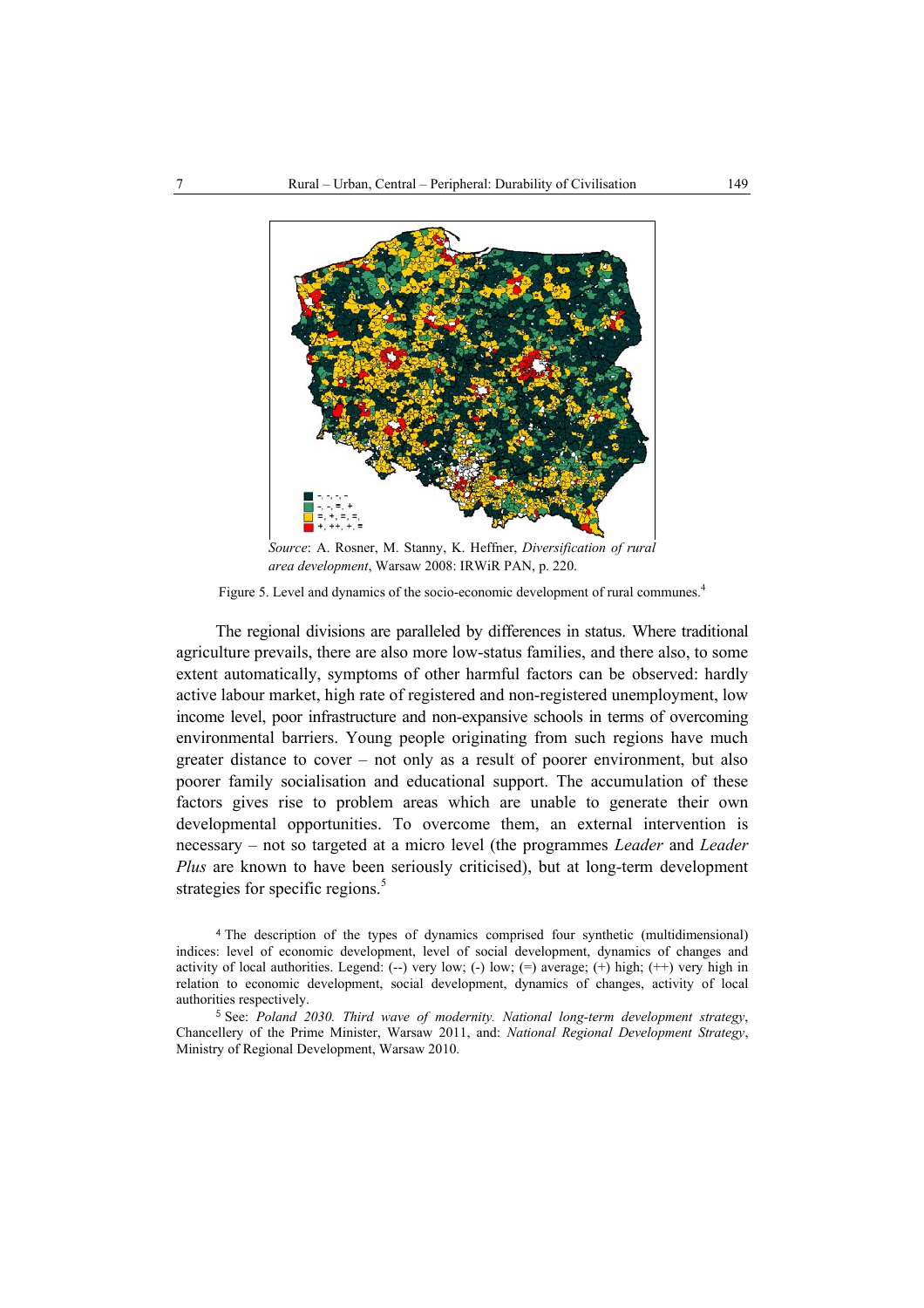## **3. EDUCATIONAL OPPORTUNITIES FOR RURAL YOUTH**

Pre-school education, which is the most important stage in creating equal educational opportunities as it covers an early developmental phase, is not common in rural areas. While in cities most 3-4 year olds attend pre-school establishments, in rural areas most of them stay at home (Fig. 6).



*Source*: Schooling and education in the school year 2013/2014, Central Statistical Office (GUS), Warsaw 2014: 63.

Figure 6. Percentage of urban and rural children attending pre-school establishments.

Rural children are raised in familiar environment, far away from strangers, however they do not have stimulation providing them with new social relations, new types of experience or a different type of sensitivity. Furthermore, children attending pre-school institutions, in contrary to urban children, mostly attend kindergarten units by schools, not kindergartens (Fig. 7).



*Source*: Schooling and education in the school year 2013/2014, Central Statistical Office (GUS), Warsaw 2014: 62.

Figure 7. Urban and rural pre-school education establishments.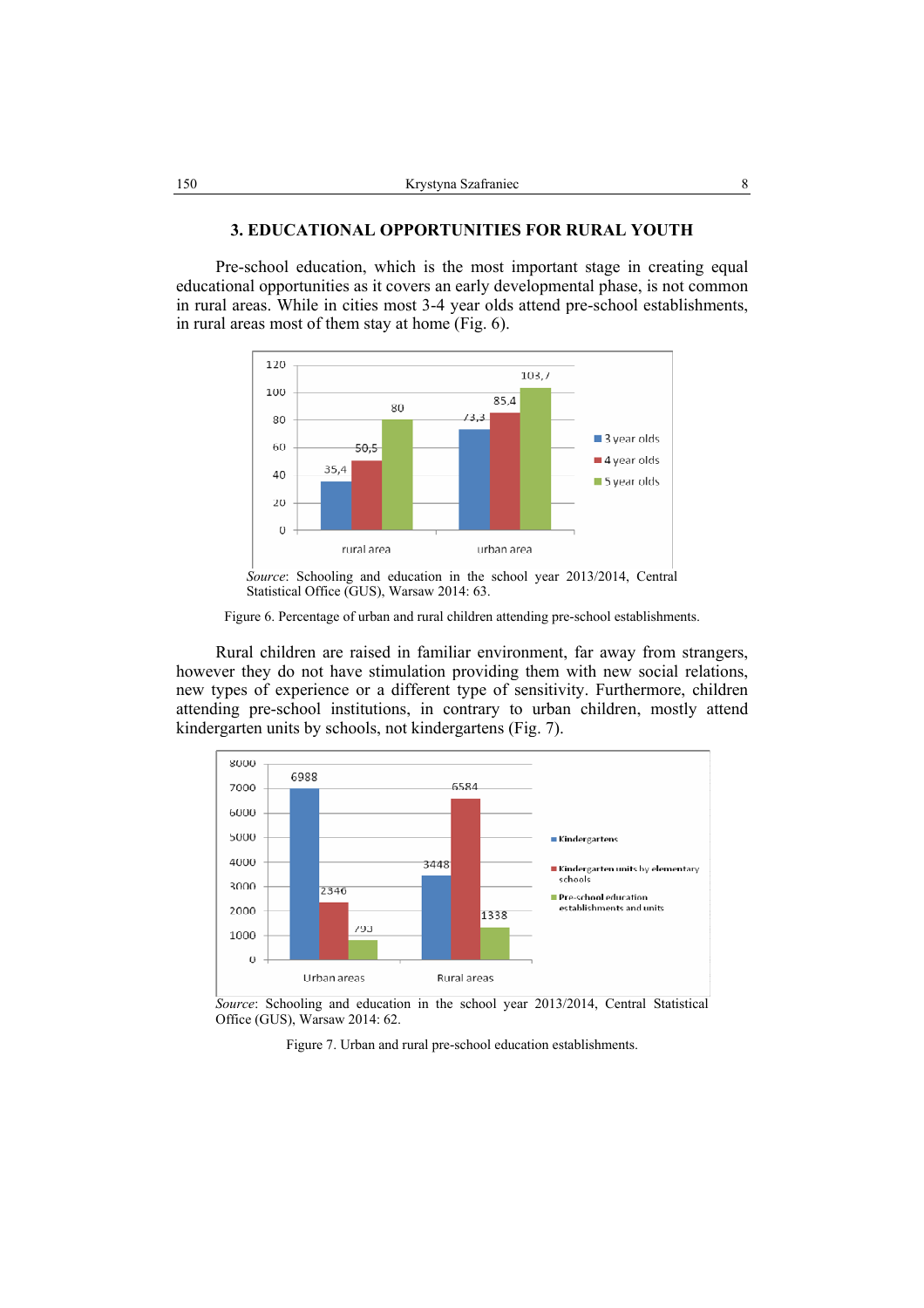The regional differences are substantial – the greatest percentage of children attending kindergartens can be found in the western provinces, the smallest – in central and eastern Poland as these regions are to a greater extent agricultural areas, and as a consequence have lower level of professional activity among women. As a result, there are no institutional services of children care ("because women do not work either way"), and in this context they are secondarily related to the traditional roles, which reinforces differences between regions.

Rural young people, as a majority of Polish young people aspiring to higher education, chooses mainly general secondary schools (56% of lower-secondary students), usually, however, these are schools with lower level of teaching and requirements. More and more often they choose technical upper-secondary schools. Over a period of 10 years, the interest in these schools have increased by 10 pp – from 24.4% in 2003 to 34.1% (Domalewski 2011). For over a decade rural young people have been observed to show strong interest in higher education (up to nearly 70% of secondary school graduates at its peak). In the traditional academic establishments rural young people make on average 21% of the total number of students, in the new ones up to 35%. Rural young people usually choose those universities and courses which offer more lenient enrolment procedures – the smaller competition at the start, the greater percentage of rural young people.

Another important factor underlying their preferences and educational decisions is the certainty of employment guaranteed by specific university studies – rural secondary school graduates more often enrol in traditional courses which enable acquiring a "specific" profession (e.g. teacher's), imaginable to them. They also apply to those universities which have fewer applicants. They employ characteristic progressive strategies – gradually raise their standards and reach successive goals, which is greatly supported and promoted by the significant others, experienced successes and new challenges. Due to their exceptional motivation to learn combined with intellectual advantages, rural young people are frequently better students than their urban peers (Wasielewski 2014).

# **4. RURAL YOUNG PEOPLE – LIFE ASPIRATIONS AND LIFE ORIENTATIONS**

In the processes of system-wide transformation, and in particular in the era of great civilisation challenges, the question whether or not rural young people are sufficiently open-minded and whether or not they manage, will not stand out against urban young people, is an important issue. Undoubtedly, they cannot be considered life minimalists. Although more modest than urban young people, they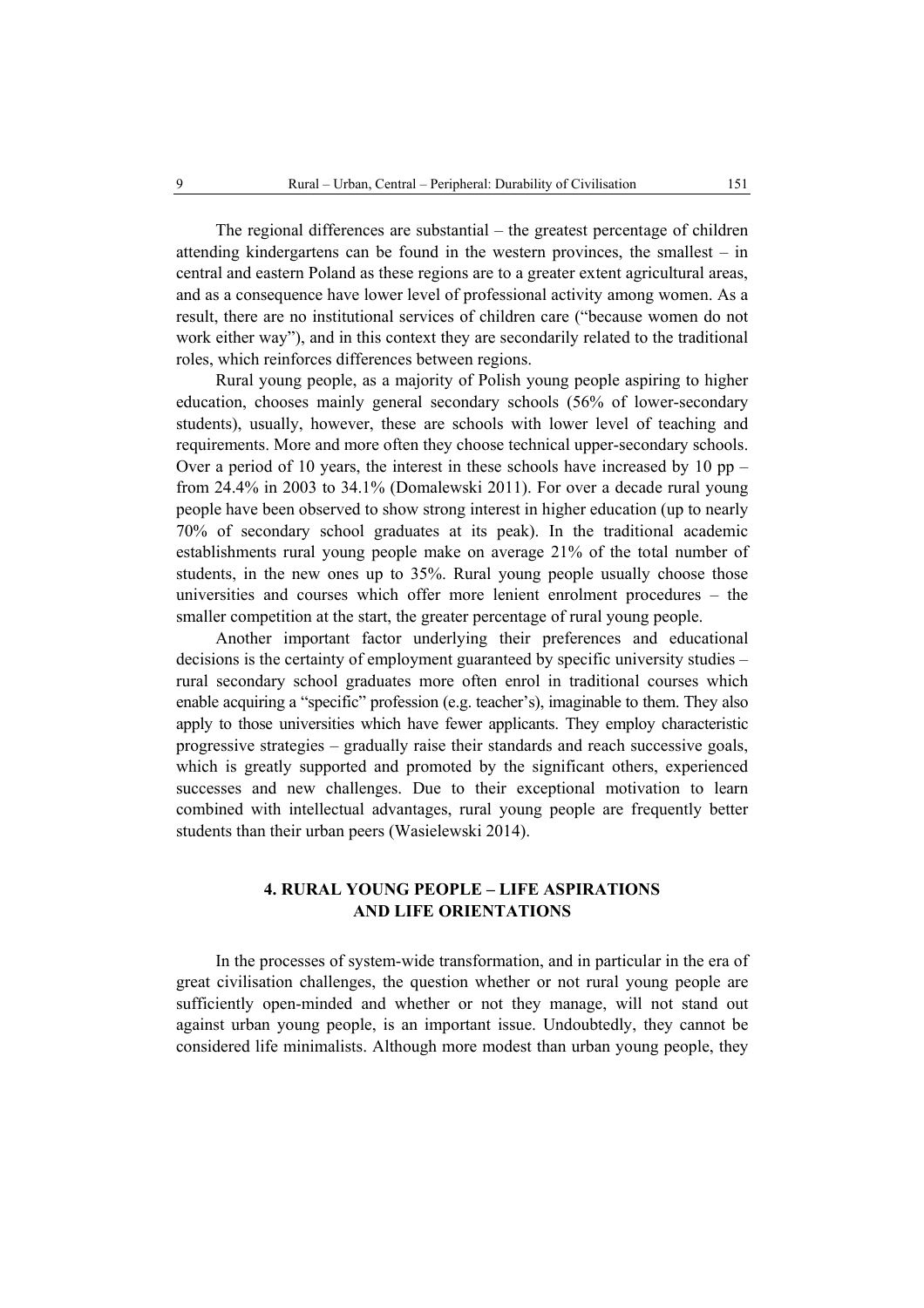intend to pursue various careers and lifestyles. 40% of rural (and nearly 60% of urban) young people aspire to high social status. Young people are entirely not interested in the prospect of being a farmer  $-0.1\%$  of young people<sup>6</sup> declared ready to work as farmers in 1998, while 0.2% (a few persons against a population of several thousand) ten years later. 30% of rural (and 50% of urban) young people aspire to high income (starting salary of PLN 3500). Rural young people slightly more frequently come to terms with rank and file job positions. Twice as often they accept the principle of living modestly (36% compared to 18% in cities). Nevertheless their idea about a successful life little deviates from the ideas held by (demanding) urban young people – they focus on affiliation values, interesting job, good social status, and a colourful life of luxury (Figure 8).



*Source*: Own study "The abandoned generation" – educational paths and entering adulthood, 2008.

Figure 8. Important matters for 19-year-old rural and urban young people.

Self-descriptions of rural and urban teenagers are similar, but rural youths more explicitly cultivate tradition-specific traits (attachment to family, religion, modesty, thriftiness, resourcefulness, artfulness), they are more conventional, ordinary, oriented towards the acceptance of their environment (Figure 9). These traits are less prominent, as compared to the past (especially morals and opinions have changed), nevertheless, in terms of the tradition vs (post)modernity axis, rural young people are closer to the first axis pole, which can be observed not as much in numbers as in their mentality.

<sup>6</sup> Complete population survey comprising 15-year-old young people starting secondary school in the Toruń Province ( $N = 4651$ ).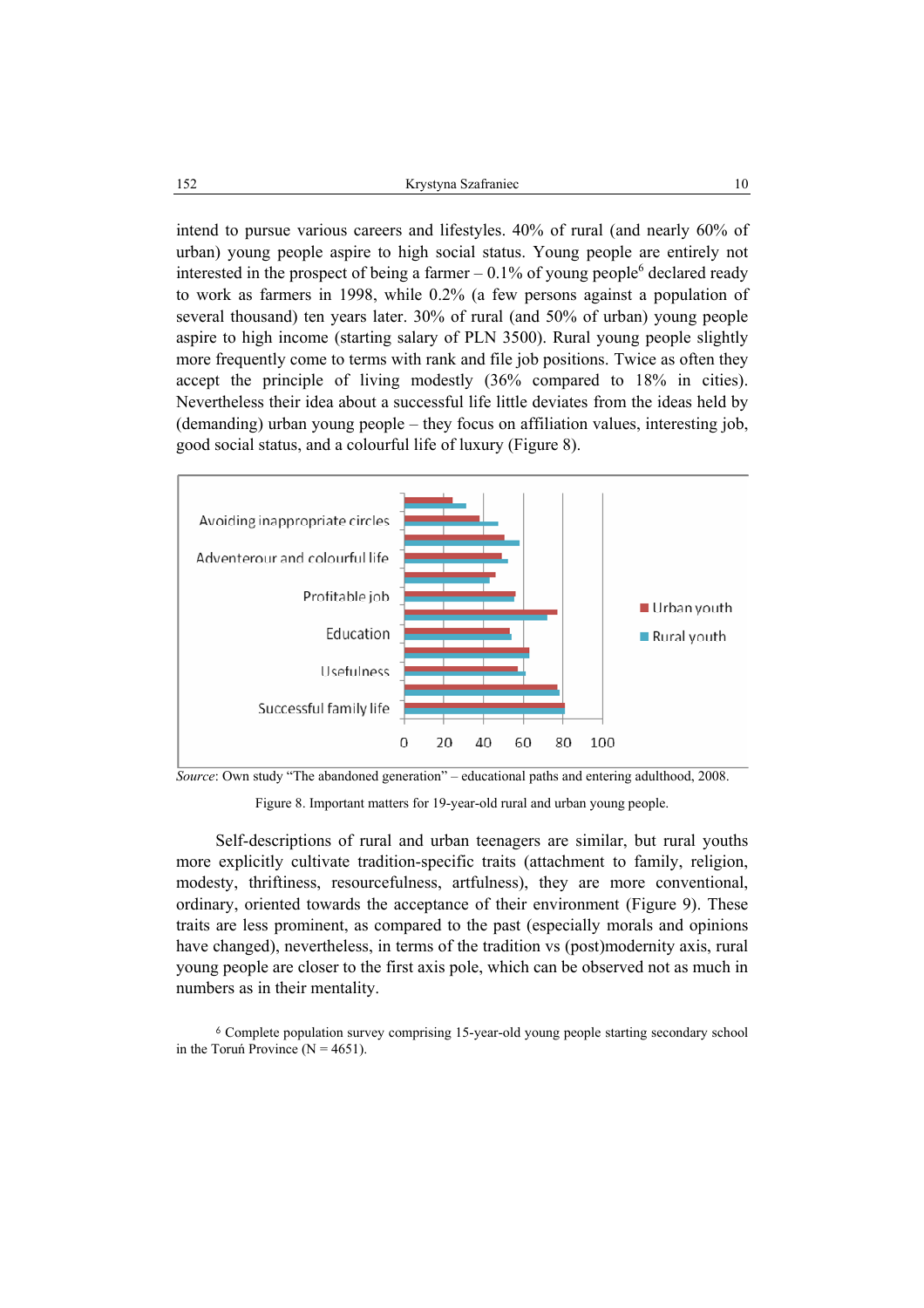

*Source*: Own study *"The abandoned generation" – educational paths and reaching adulthood*, 2008.

Figure 9. Self-descriptions of 19-year-old rural and urban young people.

Nevertheless differences between rural and urban youth are not generally strong – the younger cohort the smaler distance. It is particularly visible in the area of life orientations (Figure 10). The majority of rural youth – just like their urban peers – demonstrates more or less interest in consumptionism (Figure 9).



*Source*: Own study *"The abandoned generation" – educational paths and entering adulthood*, 2008.

Figure 10. Life orientations among rural and urban 19 year olds.

These trends suggest that the young – regardless of where they live – are a very distinctive product of the consumptionist society. Only 11% among them do not interested in participation of consumer society benefits. All the rest is involved in them – difference concerns the style. Consumption-related expectations among youth are more common and more powerful than among the adults. The preferences,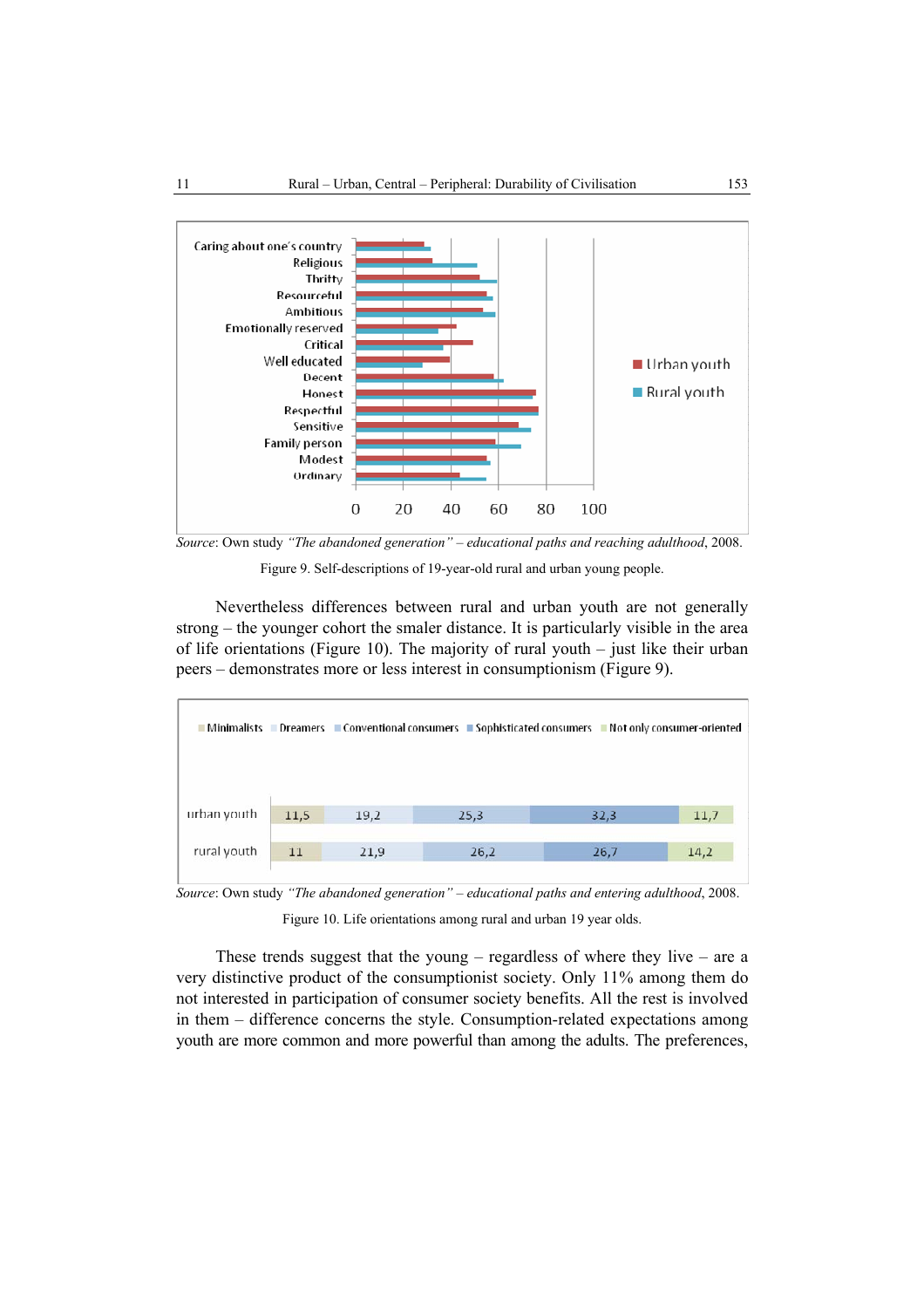however, do not always portened active life strategies leading to acquiring the desired goods (see the representatives of dreamers).

The economic crisis has great corrective significance here. The youth senses these changes and relates them to its preferences and expectations. Today – under the influence of unstable future – young people tend to eliminate dreams of a dashing career, vibrant life style in favour of teh "quiter" option involving a peaceful and secure life based on a stable job and good, warm relations with closest friends and family. Nevertheles their readiness to take on various jobs, to change jobs, employers, place of residence is comparable to the mobility of urban youth (the greatest in the case of job changes  $-52\%$ , the smallest in the case of place of residence changes – 30%).

# **5. FUTURE OF RURAL AREA FROM THE PERSPECTIVE OF YOUNG PEOPLE'S LIFE DECISIONS**

What future awaits rural area? Will it be teeming with life or become depopulated? At the end of the last decade it was still considered a worse place of living. Today, these views have significantly changed which is as much a result of positive changes in rural areas as of the increased risk of living elsewhere. The view that rural areas offer no prospects for young people is to a greater extent characteristic for the rural elderly (60%) than young people (45%) which is a considerable change in comparison with the past. Nowadays 50% of rural and 13% of urban young people declare their willingness to live in the countryside. These are more often young people from families with relatively lower status, more often boys than girls, people with less successful educational career and less demanding towards life, but concerned about ecology, living far from city uproar, oriented towards life harmony.

Who returns to live in rural area having completed their education and why? On the one hand, these are people with lower-status education and less useful professional qualifications who cannot afford independent life in a city. In rural areas they most often fuel the ranks of the unemployed<sup>7</sup>, emigrants<sup>8</sup>, members (or successors) of their father's farmstead. On the other hand, these are graduates of secondary schools and universities (also from cities) who find employment in selfgovernment administration, NGO networks or local cultural and educational institutions.

<sup>&</sup>lt;sup>7</sup> In 2007 there were 59.1% unemployed people at the age of 34, in 2009 63.7%; in cities 51.3% and 52% respectively.

Young residents in rural area make the greatest group of emigrants: 43.6% permanent emigrants and 85.6% temporary emigrants.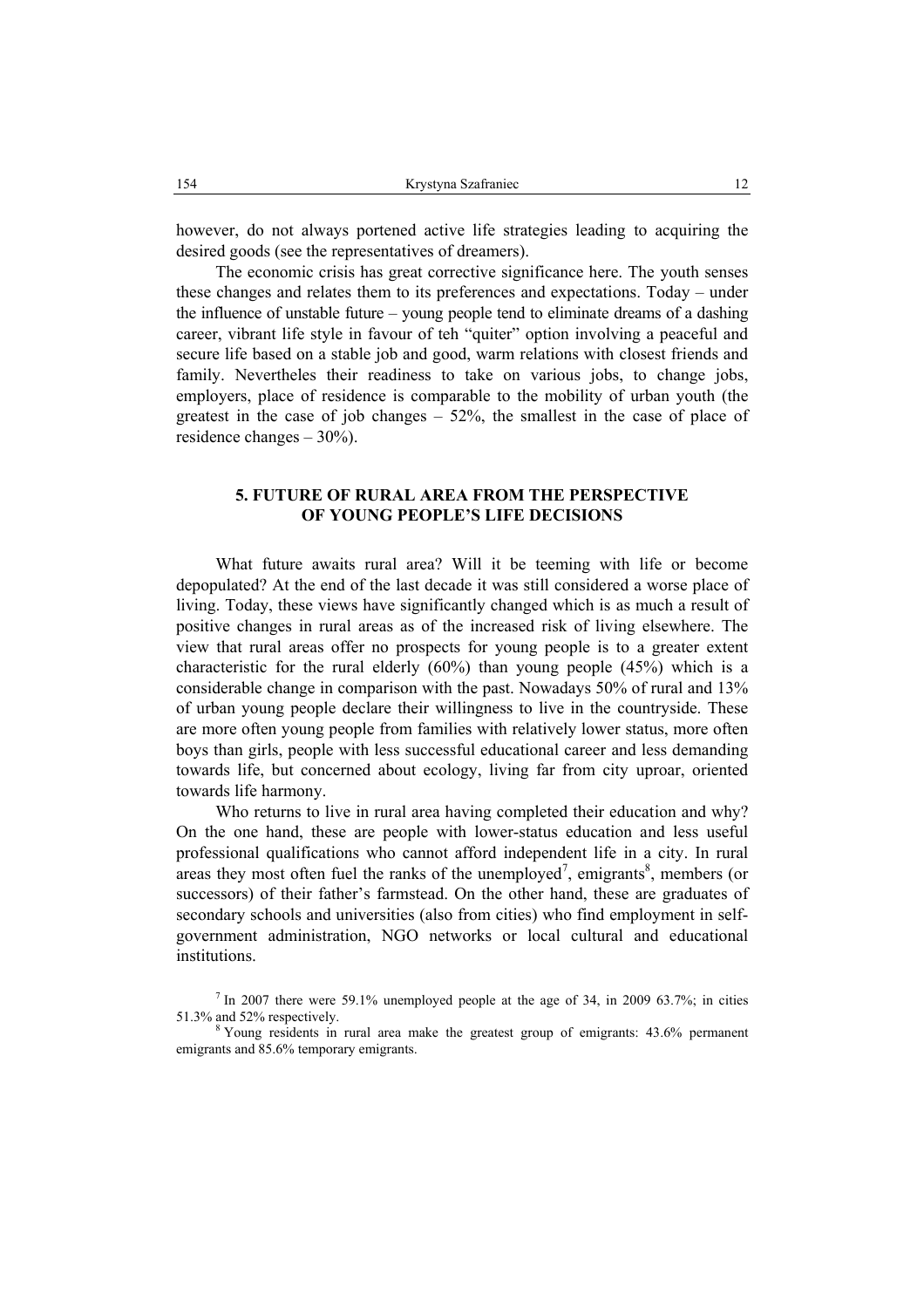Who does not return to live in rural area? Most of university graduates (2/3) do not come back. They are attracted to urban agglomerations and regions with greater development dynamics. "Brain drain" processes start as soon as the selection of university – the best secondary school graduates leave their own regions and go to centres with greater dynamics and development. There are more women among them. The reasons include the labour market, or rather the lack thereof in rural areas, also the aspiration of contemporary women for independence and life partners with a higher or at least comparable status and promising life prospects.

If in the second half of the 1990s we still wondered whether rural young people would be able to face the challenges of the transformation period – whether they would manage to integrate into the newly emerging series of changes and be able, with their (educational, life) decisions and choices, to overcome the social structure reproduction processes in rural areas, then these concerns have now disappeared. These young people are different than their peers from the past and represent the greatest mental similarities to urban young people. It does not that the specific features of rural young people are fading away. They are still more traditional, more conventional in their choices and less pampered by life. They more often accept such situation. At the same time their problem is that their awakened life aspirations can be expressed neither in rural areas nor elsewhere the possibilities offered in rural areas are not sufficiently diversified and extensive, while large urban centres are too competitive and expensive for a start into an independent life. The decision to live in the countryside is still considered an emergency option, it guarantees safer survival for those who are not sufficiently ready to compete for a social position in a city.

### **6. CONCLUSIONS**

The agricultural sector – although not entirely unattractive for young people – shows astonishing survival ability. The reasons for that include – on the one hand – positive changes in agriculture and management, while on the other hand the absorptive power of non-agricultural labour markets which narrow down the possibilities of rural young people.

The processes of generational exchange accelerate the internal polarisation of rural areas which will contribute both to greater emergence of modern agriculture and rural entrepreneurship, and expansion (especially in some regions – where the modernisation processes are poorly advanced) of poverty margins serviced by social transfers.

The reduced opportunities of economic migration to EU countries, affected in some respects with much more serious downturn in the economy than Poland, can